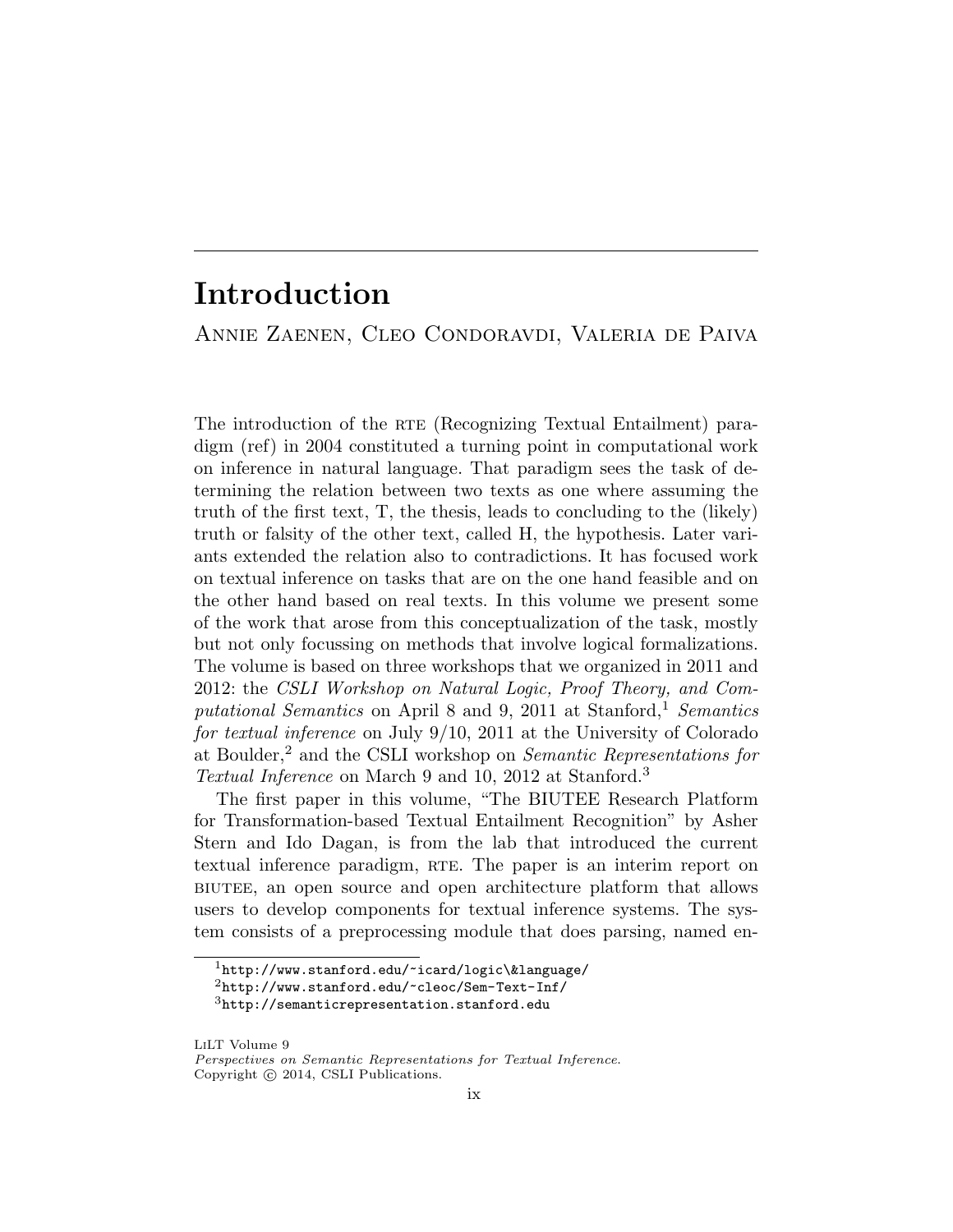### x / Annie Zaenen, Cleo Condoravdi, Valeria de Paiva

tity recognition and coreference resolution and several modules that do inference recognition. The architecture allows the user to insert different lexical/knowledge resources (e.g. DIRT, WordNet, Wikipedia) and to add his/her own modules. The inference recognition engine itself is transformation-based, constructing derivations that go from text to hypothesis via rewrite rules. This procedure that can be seen as an instance of a proof, with the difference from traditional formal proofs being that the procedure allows for conclusions to likely true (false) instead of aiming for certainty. The system presented in this paper has meanwhile been integrated in an wider platform, EXCITEMENT, that allows more flexibility.<sup>4</sup> The hope is that ultimately the community interested in textual inference will have a platform comparable to that provided to the (statistical) translation community by MOSES.<sup>5</sup>

There are two other papers describing full systems. They concentrate on building systems that allow true textual entailments and are not geared to allowing conclusions that are only *likely* to be drawn by native speakers.

The first paper "Is there a place for logic in recognizing textual entailment" by Johan Bos describes Nutcracker, a system that integrates Combinatory Categorial Grammar, Discourse Representation Theory (translated into first-order formulas through the reification of modality) and first order theorem proving. It argues that the main problem for such systems is the acquisition of the relevant *background knowledge* and shows how axioms deriving synonyms and hyponyms relations can be automatically derived from WordNet information. It proposes axioms for verbs of 'saying' that allow one to conclude that a reported event holds in the real world assuming one trusts the source and axioms learned from the RTE sets themselves. Several different theorem provers can be plugged into the system as well as different model builders that search for models up to a specified domain size. The analysis terminate either with (i) a proof, (ii) a finite counter model of size *n*, or (iii) neither. The system has, as expected, high precision but low recall as the knowledge acquisition problem is only partially solved.

Another take on textual inference is provided in the paper by Lenhart Schubert "NLog-like Inference and Commonsense Reasoning". The paper describes the key properties of the Epilog system, an implementation of Episodic Logic, whose language is meant to provide a target representation for natural language. Epilog performs Natural Logic (refs) kind of inferences, but it goes beyond them in two ways: it

<sup>4</sup>http://www.excitement-project.eu

<sup>5</sup>http://www.statmt.org/moses/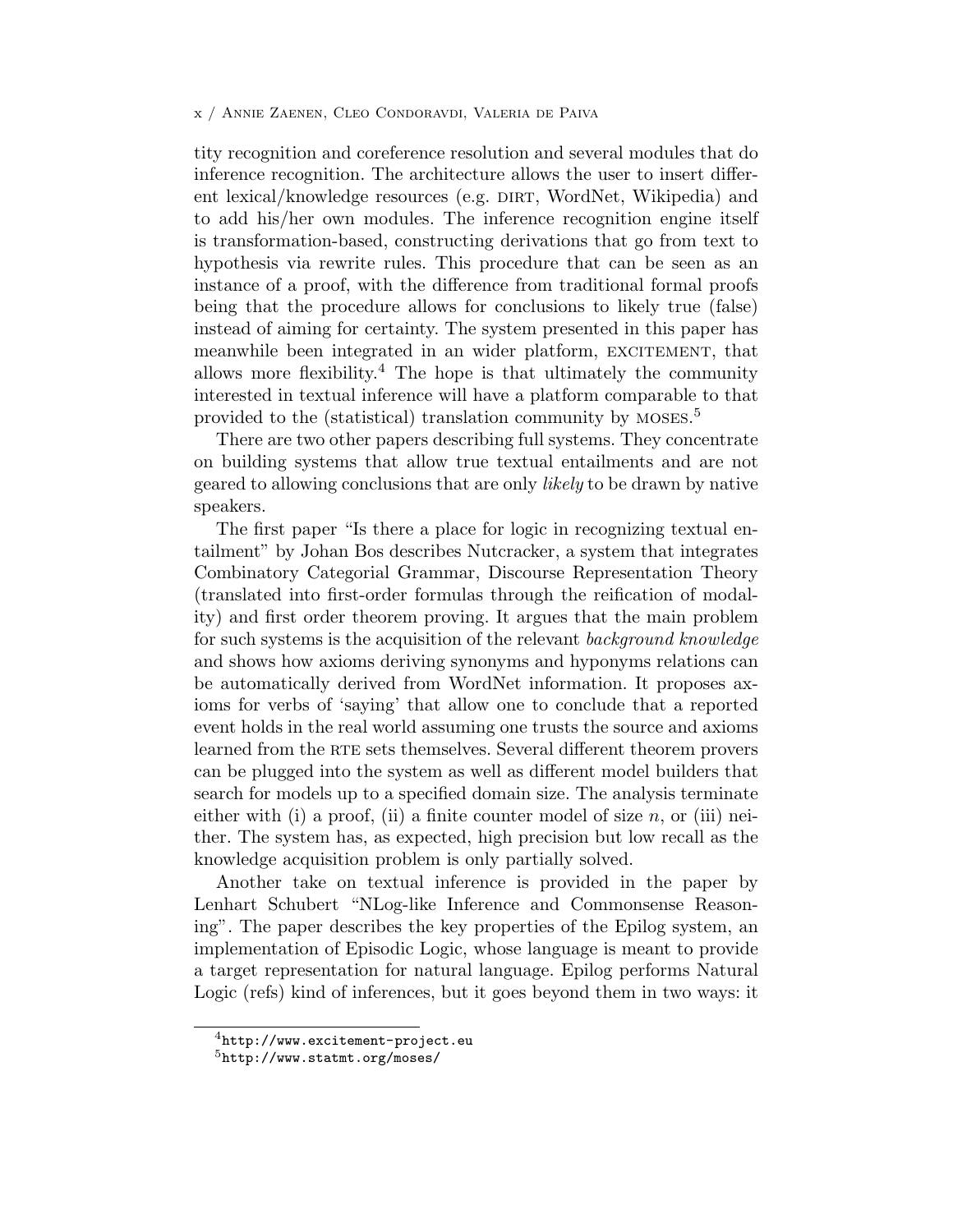can perform goal-directed and forward inferences, not just inferences with known premises and conclusions, as well as inferences based on lexical knowledge and language-independent world knowledge. Moving beyond narrow textual inference to common sense inference, essential to natural language understanding, requires addressing the problem of the "knowledge acquisition bottleneck". The paper describes various under way and potential efforts for gathering knowledge from texts. These are based on the idea that one can recover some of the background knowledge assumed in one text from what is stated in another. In addition to lexical knowledge, necessary for inferences based on meaning, and world/common sense knowledge, necessary for general reasoning and true understanding, it recognizes semantic pattern knowledge. This knowledge comprises general 'factoids' that guide parsing and interpretation. Such factoids can also be used to acquire world knowledge via factoid strengthening and factoid sharpening as defined in the contribution.

The RTE challenge stressed the importance of working on real text and to take into account all the phenomena that contribute to making an inference valid or not. In this it is contrasted with earlier approaches that would concentrate on getting inferences involving specific semantic phenomena, e.g. quantifiers (Cooper et al. 1996, 1994) but after several years, the need to decompose the TE task into basic phenomena and the way these basic phenomena interact. Two papers address that issue.

Elena Cabrio and Bernardo Magnini in "Decomposing Semantic Inferences" look at the problem from an empirical angle. They analyze a TE data set looking at the nature of the inference (deductive, inductive, adductive) and the linguistic phenomena involved (e.g. synonymy, coreference, negation, active/passive alternation). Their results show that a huge amount of background information is required to approach the TE task. They also decompose the inferences of the thesis-hypothesis th pairs into smaller atomic inference pairs consisting of a linguistic and an inference pattern. They conclude that "the polarity of most of the phenomena is not predictable for the logical judgments" and point out the consequences for attempts to learn from the annotated RTE data sets.

Assaf Toledo et al., in "Towards a Semantic Model for Textual Entailment Annotation", develop a theoretical model of entailment recognition. The main idea consists in providing an interpreted lexicon, which specifies the semantic types and denotations of content and function words, and which ultimately serves as a target canonical representation for constructions in Text and Hypothesis sentences. After "binding to" an interpreted lexicon, an inferential relation can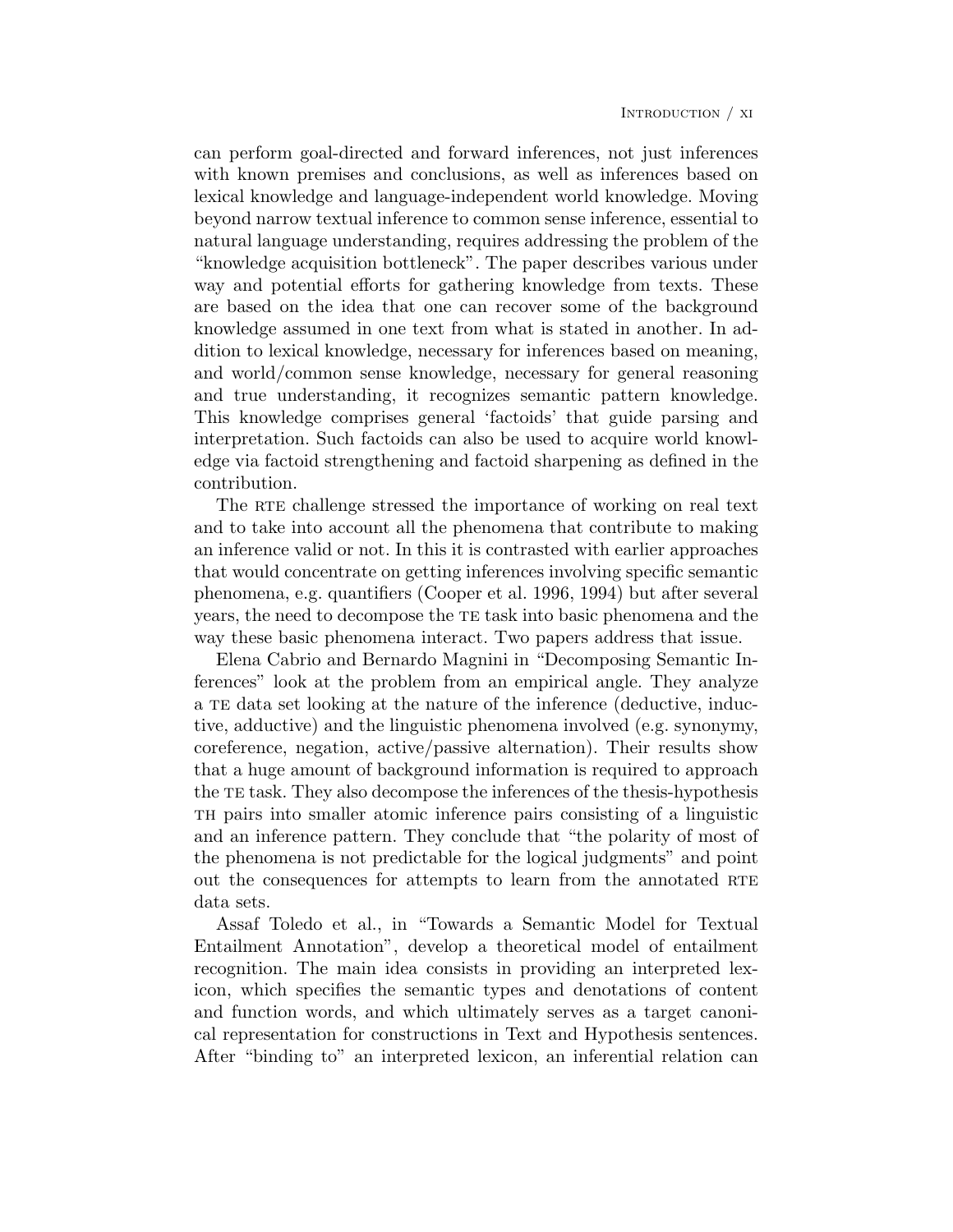### xii / Annie Zaenen, Cleo Condoravdi, Valeria de Paiva

be proven between T and H using predicate calculus and lambda calculus reduction, or disproven by the construction of a countermodel. Starting from the assumption that the model can incrementally incorporate increasingly complex phenomena, the authors concentrate on three prevalent inferential phenomena in the RTE data bases: intersective, restrictive, and appositive modification. At the same time, they acknowledge that interaction between phenomena might significantly complicate scaling up their model. The contrast between intersective vs. restrictive modification provides a nice illustration of how expressions with the same syntactic structure can have radically different inferential properties and how "binding to" an interpreted lexicon can model the difference.

Four of the remaining papers focus on logic more traditionally construed.

Alex Djalali's "Synthetic Logic" reminds us that derivability plays as central a role in NL semantics as that of entailment and that it makes sense to develop a more proof-based approach to the logic of Natural Language, where one tries to capture the sorts of inferences speakers make in practice. Djalali considers MacCartney and Manning's model of Natural Logic (MacCartney and Manning 2009; MacCartney 2009) as a kind of generalized transitive reasoning system and makes it, in the process, much easier to understand as a system of logic than the original system. His proof rules in Gentzen-style sequent calculus are divided into M-rules (which explain the composition of MacCartney and Manning relations) and D-rules, which correspond to structural properties of the MacCartney relations themselves. Djalali's soundness and completeness proofs are crisp and enlightening, despite, like Mac-Cartney and Manning, dealing only with a fragment of the algorithm developed for the implemented system NatLog.

The paper by Icard and Moss summarizes classic as well as more recent work on monotonicity reasoning in natural language. They first offer an informal overview of work on the Monotonicity Calculus, beginning with van Benthem and Snchez-Valencia in the late 1980s, and continuing on to the present day, including extensions, variations, and applications. Alongside examples from natural language, they also present analogous examples from elementary algebra, illustrating the fact that the Monotonicity Calculus makes sense as a more general system for reasoning about monotone and antitone functions over (pre)ordered sets. Following a discussion of current logical, computational, and psychological work on monotonicity in natural language, they develop a fully explicit Monotonicity Calculus using markings on simple types, with a well-defined language, semantics, and proof system, and culmi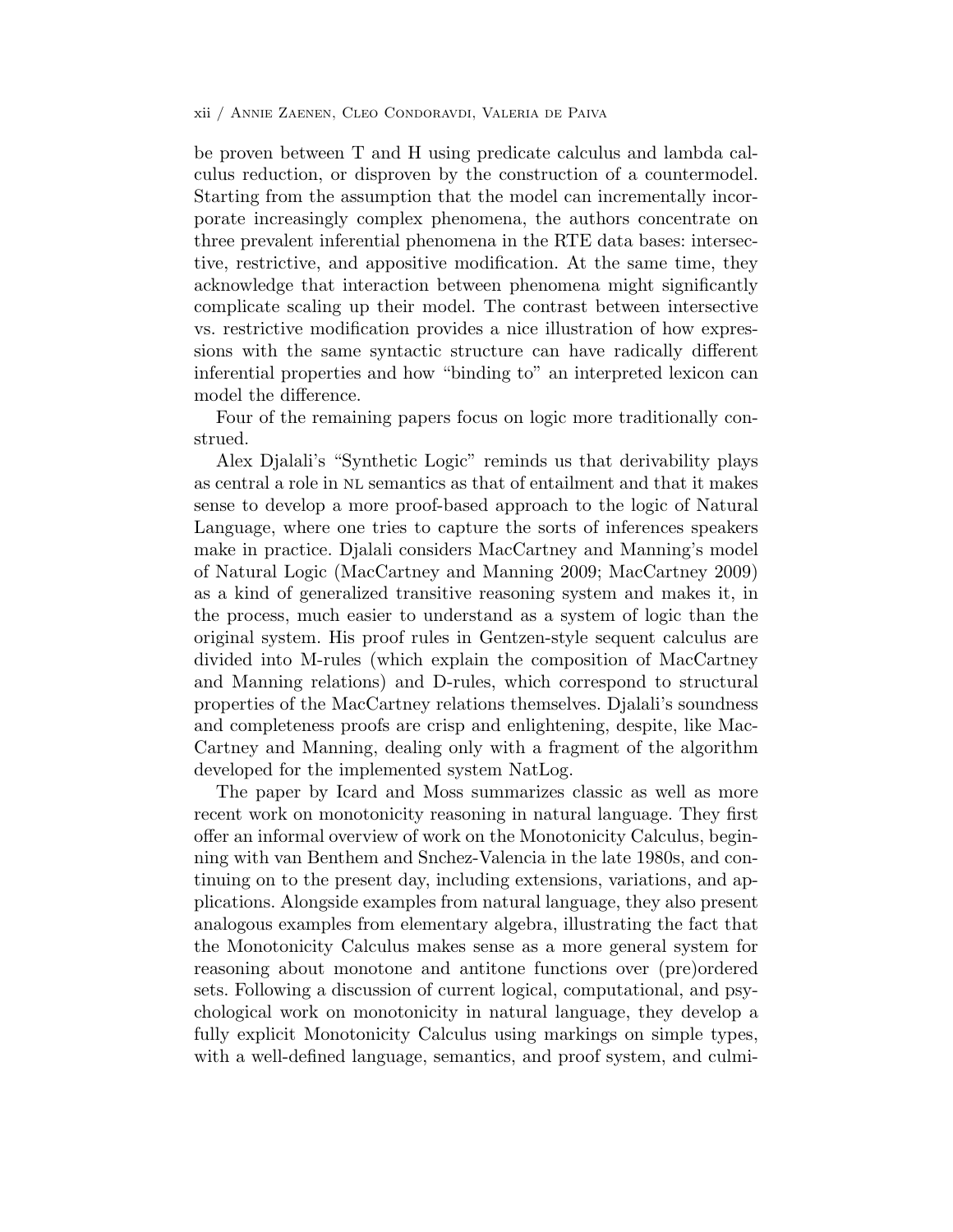nating in an overview of soundness and completeness results, pointing to recent and forthcoming work by the authors.

The paper by Ian Pratt-Hartman, "The Relational Syllogistic Revisited" is part of the tradition of extending the original syllogistic calculus. In previous work Moss and Pratt-Hartman (refs) introduced the relational syllogistic, an extension of the language of classical syllogisms in which predicates are allowed to feature transitive verbs with quantified objects. They showed that this relational syllogistic does not admit a finite set of rules whose associated direct derivation relation is sound and complete. Thus for the relational syllogistic, indirect reasoning, in the form of *reduction ad absurdum* is essential. Pratt-Hartmann's paper in this volume presents a modest extension of the relational syllogistic language which is sound and complete, as desired for direct proofs. This shows that the impossibility of providing a finite rule-set for the relational syllogistic can be overcome by a modest increase in expressive power. The proof is quite complicated. Still one important conclusion from the existence of a sound and complete proof system defined by a finite set of syllogism-like rules such as the ones here is that adding relations (as transitive verbs) to a basic syllogistic logic does not represent a logical 'boundary' with respect to the expressiveness of fragments of natural language. From the previous result of Moss and Pratt-Hartmann one could get the (wrong) impression that syllogistic extensions could not be provided for transitive verbs while keeping the system sound and complete. The system RE introduced shows that this is not the case, soundness and completeness are within reach.

In "Intensions as Computable Functions", Shallom Lappin deals with an long standing problem of intensional logic, proposing a type theoretical solution. Classical intensional semantic representation languages, like Montague's Intensional Logic do not accommodate finegrained intensionality well. In the traditional work intensional identity is reduced to equivalence of denotation across possible worlds and logically equivalent expressions are semantically indistinguishable. Thus not only all mathematical truths are the same, but also the denotations of belief statements are all logically equivalent. Lappin's paper shows that terms in the type theory PTCT (Property Theory with Curry Typing) proposed by Fox and Lappin (to appear) constitute an alternative intensional semantic representation framework. PTCT uses two notions of equality: intensional identity and extensional equivalence, and while intensional identity implies extensional equivalence, the converse is not true. Their fine-grained notions allow PTCT to prove the equivalence of mathematical truths, while allowing the non-equivalence of all belief statements. Here, Lappin proposes to characterize the distinction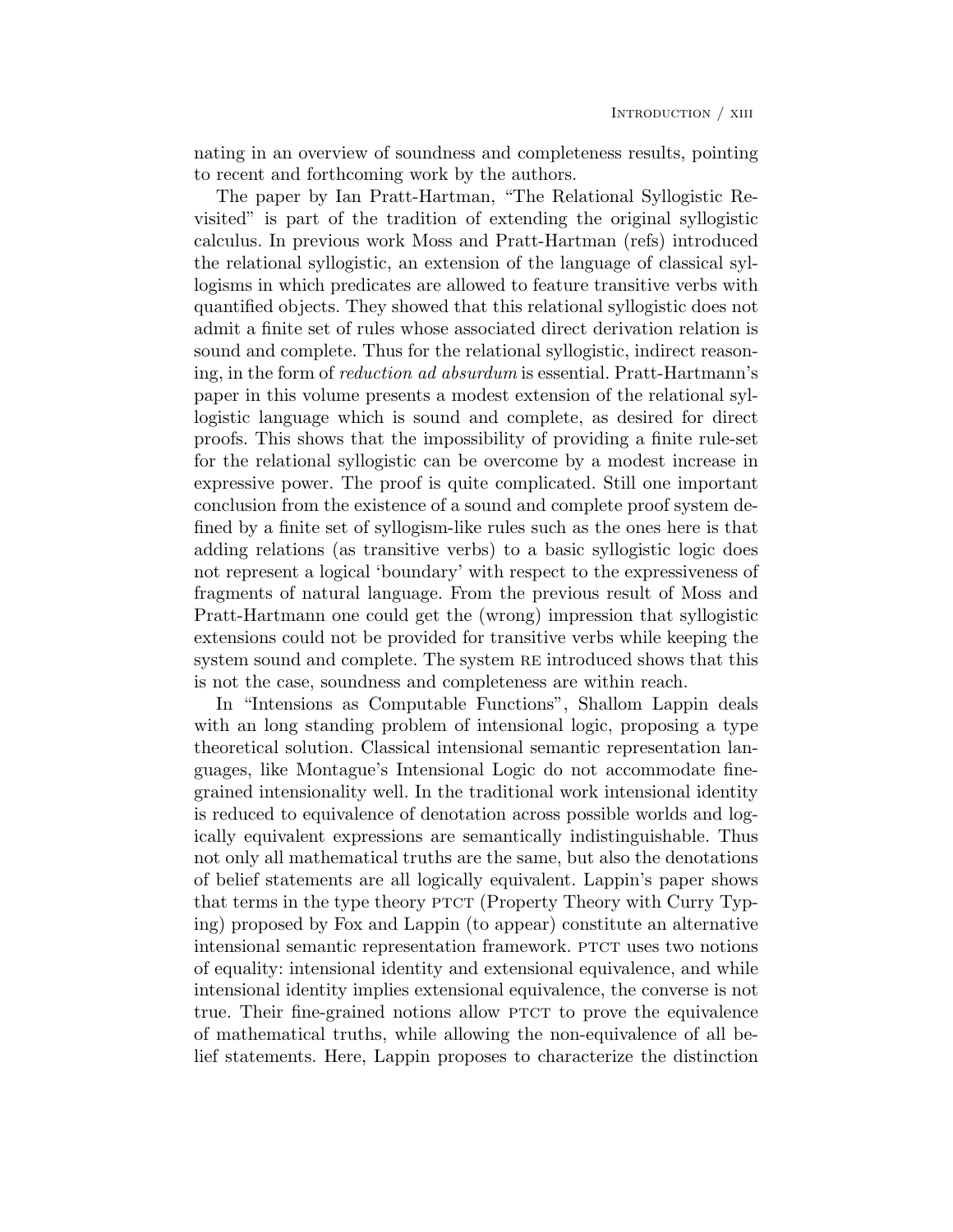#### xiv / Annie Zaenen, Cleo Condoravdi, Valeria de Paiva

between intensional identity and provable equivalence *computationally* by invoking the contrast between operational and denotational semantics in programming language. Since the terms of PTCT are lambdaexpressions that encode computable functions and since Lappin has identified these with the intensions of words and phrases in natural language, given the distinction between denotational and operational meaning, he can interpret the non-identity of terms in the representation language as an operational difference in the functions that these terms express. In other words if the terms compute the same result set through different sets of procedures, they are different. This approach factors modality and possible worlds out of the specification of intensions.

While the series of conferences this volume is based on had several talks on machine learning approaches to semantics, none of the authors could find the time to write up their work in a way to that would have fitted it. But "Frege in Space", the contribution of Marco Baroni, Raffaella Bernardi and Roberto Zamparelli, fills the gap with an extensive discussion of distributional semantics and its relation to traditional compositional semantics. One of the problems of classical approaches to semantics is that most lexical items are unanalyzed ('prime semantics'). Distributional semantics proposes a way to handle this through a 'the meaning of a word, is the company it keeps' approach. The approach has shown to deliver interesting results for noun and noun adjective combinations. It is less clear how to extend it to argument taking predicates and how to handle compositionality. "Frege in Space" proposes an ambitious program to do so and shows the way for a synthesis between both approaches.

We would like to dedicate the volume to our colleagues of the now defunct PARC NLTT group, especially Danny Bobrow, Dick Crouch, Lauri Karttunen, Ron Kaplan, Martin Kay, Tracy King and John Maxwell. They kindled our interest in the problems of the relation between logic, computation and natural language understanding that the volume aims to be a contribution to.

## References

- Cooper, R., R. Crouch, J. van Eijck, C. Fox, J. van Genabith, J. Jaspars, H. Kamp, D. Milward, M. Pinkal, M. Poesio, and S. Pulman. 1996. Using the framework. Technical Report LRE 62-051 D-16, The FraCaS Consortium.
- Cooper, R., R. Crouch, J. van Eijck, C. Fox, J. van Genabith, J. Jaspars, H. Kamp, M. Pinkal, M. Poesio, S. Pulman, and E. Vestre. 1994. Describing the approaches.